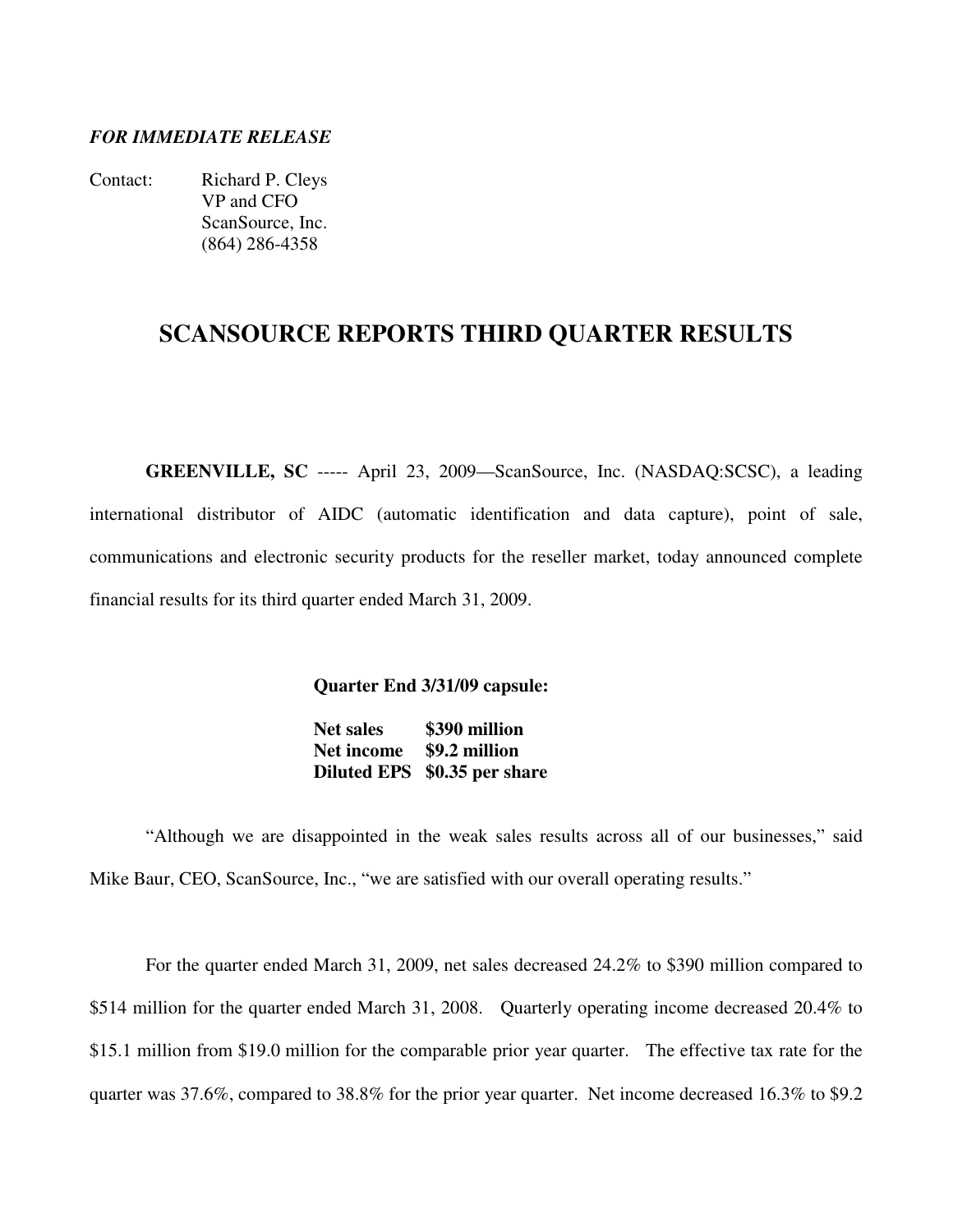#### **ScanSource Reports Third Quarter Results**

million for the quarter ended March 31, 2009 versus \$11.0 million for the quarter ended March 31, 2008.

#### **Forecast for Next Quarter**

 The Company announced its revenue forecast for the fourth quarter of fiscal 2009. ScanSource expects net revenues for the June 2009 quarter could range from \$ 390 million to \$ 430 million.

#### **Safe Harbor Statement**

 This news release contains comments that are "forward looking" statements that involve risks and uncertainties; these statements are subject to the safe harbor created by the Private Securities Litigation Reform Act of 1995. Any number of important factors could cause actual results to differ materially from anticipated results including but not limited to macroeconomic circumstances that could impact our business, such as currency fluctuations, continued adverse capital and credit market conditions and a prolonged economic downturn. For more information concerning factors that could cause actual results to differ from anticipated results, see the Company's annual report on Form 10-K for the year ended June 30, 2008 filed with the Securities and Exchange Commission.

#### **About ScanSource**

 ScanSource, Inc. (NASDAQ:SCSC) is a leading international distributor of specialty technology products, consisting of seven sales units in North America, Latin America and Europe.

 ScanSource POS and Barcoding in North America, Latin America and Europe delivers AIDC and POS solutions; Catalyst Telecom in the U.S., and ScanSource Communications in North America and Europe, provide voice, video and converged communications equipment; and ScanSource Security in North America offers physical security solutions. Founded in 1992, the company ranks #854 on the

2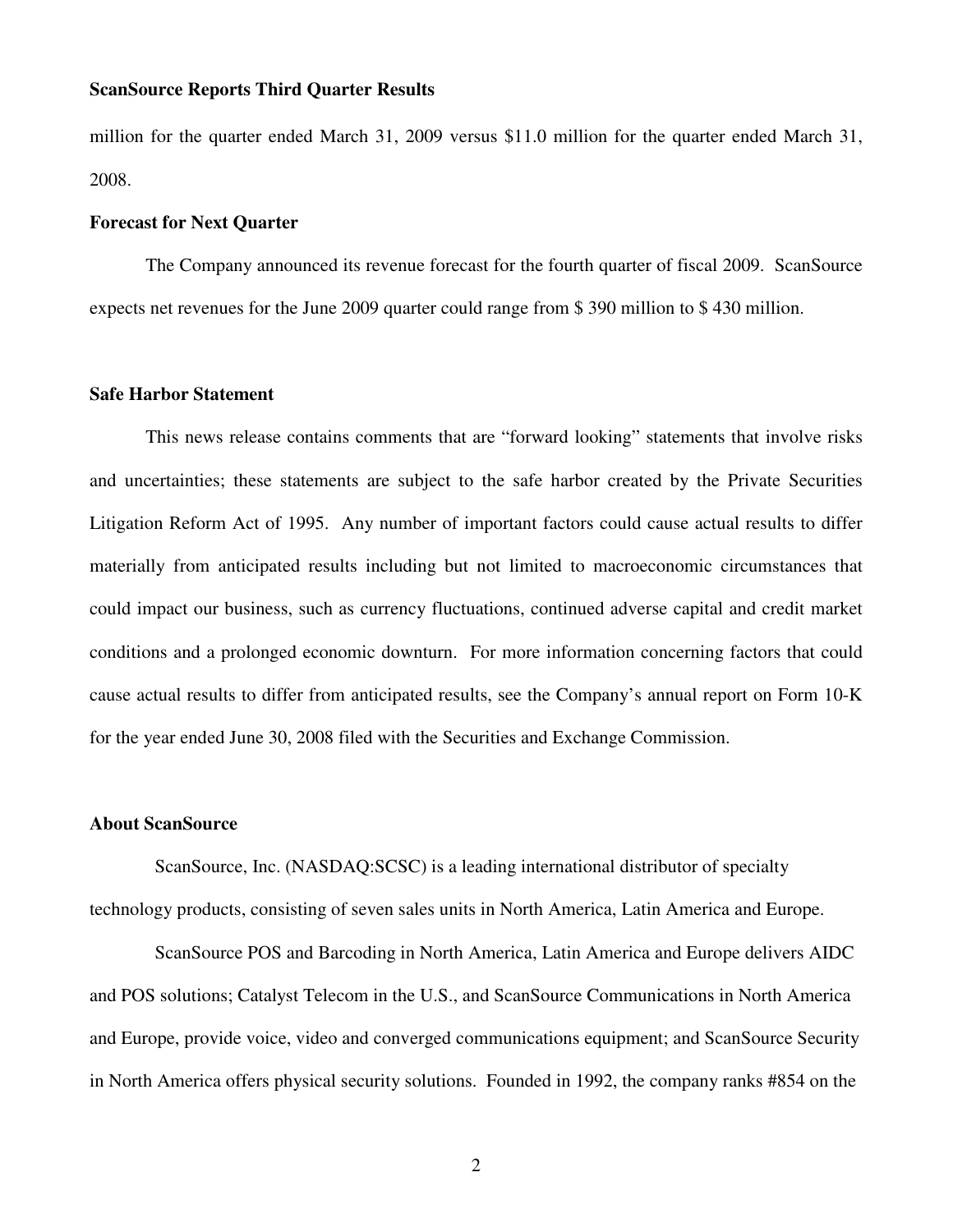### **ScanSource Reports Third Quarter Results**

Fortune 1000. For more information, call the toll-free sales telephone number at 800.944.2432 or visit

www.scansourceinc.com.

#### **SCANSOURCE, INC. AND SUBSIDIARIES CONDENSED CONSOLIDATED BALANCE SHEETS (In thousands)**

|                                                        | March 31,<br>2009<br>(unaudited) |         |        | <b>June 30,</b><br>$2008 *$ |  |
|--------------------------------------------------------|----------------------------------|---------|--------|-----------------------------|--|
| <b>Assets</b>                                          |                                  |         |        |                             |  |
| <b>Current Assets</b>                                  |                                  |         |        |                             |  |
| Cash and cash equivalents                              | \$                               | 114,391 | \$     | 15,224                      |  |
| Trade & notes receivable, net                          |                                  | 252,919 |        | 360,154                     |  |
| Other receivables                                      |                                  | 5,837   |        | 8,052                       |  |
| Inventories                                            |                                  | 218,407 |        | 280,077                     |  |
| Prepaid expenses and other assets                      |                                  | 5,539   |        | 5,556                       |  |
| Deferred income taxes                                  |                                  | 11,593  |        | 11,428                      |  |
| Total current assets                                   |                                  | 608,686 |        | 680,491                     |  |
| Property and equipment, net                            |                                  | 22,516  |        | 22,420                      |  |
| Goodwill                                               |                                  | 32,705  |        | 36,121                      |  |
| Other assets, including identifiable intangible assets |                                  | 30,645  |        | 33,174                      |  |
| <b>Total</b> assets                                    | \$                               | 694,552 | $\$\,$ | 772,206                     |  |
| <b>Liabilities and Shareholders' Equity</b>            |                                  |         |        |                             |  |
| <b>Current Liabilities</b>                             |                                  |         |        |                             |  |
| Current portion of long-term debt                      | \$                               |         | \$     |                             |  |
| Short-term borrowings                                  |                                  |         |        | 7,649                       |  |
| Trade accounts payable                                 |                                  | 197,907 |        | 265,284                     |  |
| Accrued expenses and other liabilities                 |                                  | 29,530  |        | 38,922                      |  |
| Total current liabilities                              |                                  | 227,437 |        | 311,855                     |  |
| Long-term debt                                         |                                  | 30,429  |        | 29,576                      |  |
| Borrowings under revolving credit facility             |                                  |         |        | 27,047                      |  |
| Other long-term liabilities                            |                                  | 9,332   |        | 7,975                       |  |
| <b>Total liabilities</b>                               |                                  | 267,198 |        | 376,453                     |  |
| <b>Shareholders' Equity</b>                            |                                  |         |        |                             |  |
| Common stock                                           |                                  | 102,888 |        | 96,097                      |  |
| Retained earnings                                      |                                  | 325,318 |        | 290,134                     |  |
| Accumulated other comprehensive income (loss)          |                                  | (852)   |        | 9,522                       |  |
| Total shareholders' equity                             |                                  | 427,354 |        | 395,753                     |  |
| Total liabilities and shareholders' equity             | \$                               | 694,552 | \$     | 772,206                     |  |

\* Derived from audited financial statements at June 30, 2008.